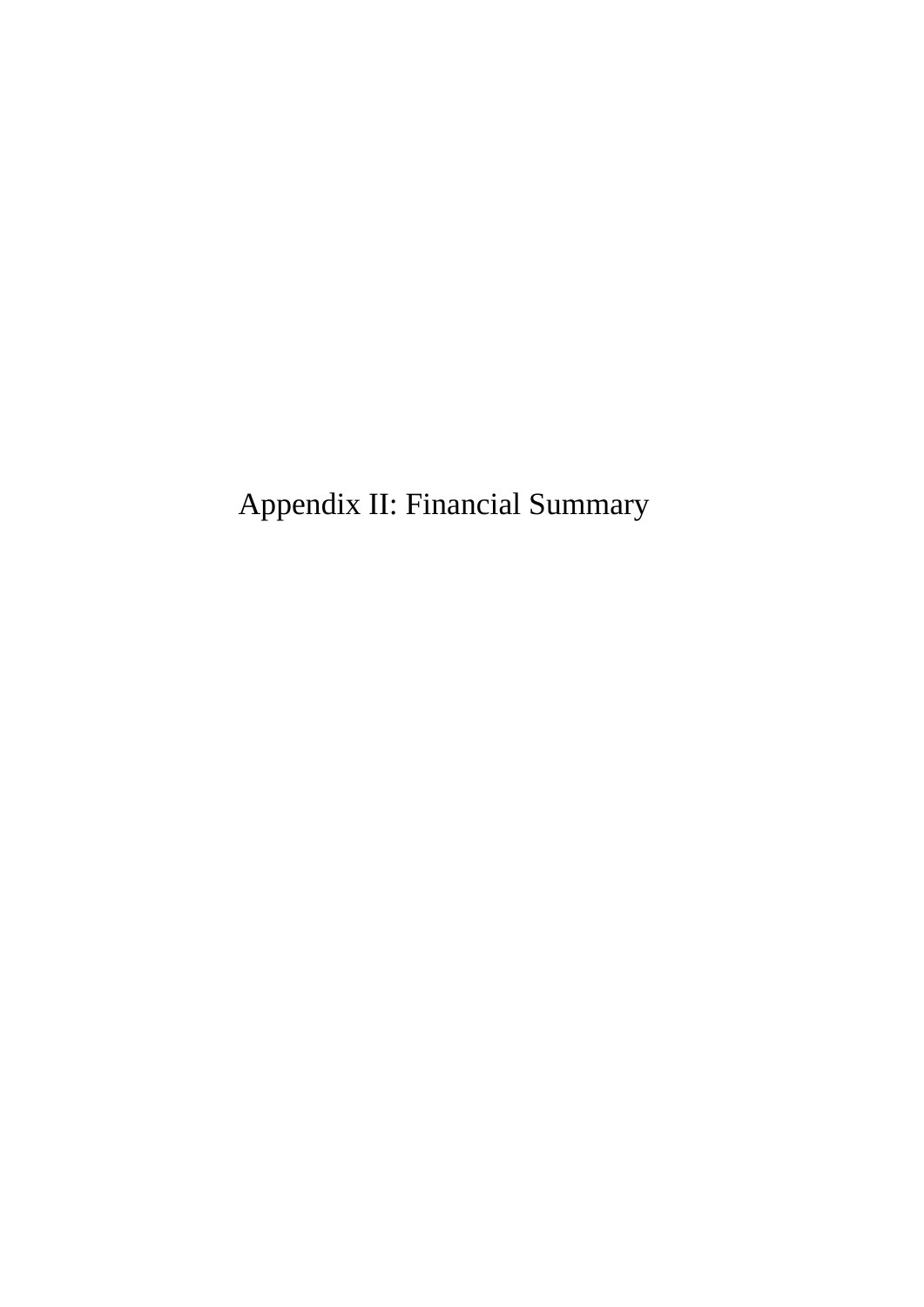# 中華基督教會桂華山中學 二零零六**/**零七年運用「學生發展津貼 「學生發展津貼」計劃 **(CEG)**  周年報告

| 項目      | 計劃內容            | 所需資源                                  |              | 負責人     | 成效           |  |
|---------|-----------------|---------------------------------------|--------------|---------|--------------|--|
| 1. 學生發展 | 社工:林天一          | $10,500 \text{ X } 8 = $84,000.00$    |              | 黃婉明主任   | 由專業社工輔導學生,進行 |  |
|         |                 | MPF: $$525 X 8 = $4,200.00$           |              |         | 家訪、聯絡家長、面談個案 |  |
|         |                 |                                       | \$88,200.00  |         | 等都達良好效果。     |  |
| 2. 課程發展 | a. 全職數學老師: 黃天偉  | $$171,45.00 \times 12 = $205,740.00$  |              | 勞敏儀主任   | 減低教師之教担節數,提供 |  |
|         |                 | MPF: \$857.25 X 12= \$10,287.00       | \$216,027.00 | 黃婉明主任   | 有效之專業發展空間。   |  |
|         | b. 英文科教學助理: 方浩基 | \$900+\$8400X2=\$17,700.00            |              | 李靜雯主任   | 協助製作英文科教材,減低 |  |
|         |                 | MPF:\$420 X 2 + \$45 = \$885.00       | \$18,585.00  |         | 英語教師之教擔。     |  |
|         | c. 職業導向課程:      | \$5,800.00                            |              | 勞敏儀主任   | 提供不同的課程讓學生參  |  |
|         | 2005-2007 第二期學費 |                                       | \$5,800.00   |         | 與,發展潛能。      |  |
| 3. 課外活動 | a. 籃球訓練班導師費     | $$500 \times 221 = $110,500$          |              | 何基明老師   | 籃球隊之校際比賽更見佳  |  |
|         | (兼職導師:翁金鏵)      |                                       | \$110,500.00 |         | 績。           |  |
|         | b. 2 位籃球賽球證費    | $$500 x2 = $1,000.00$                 | \$1,000.00   |         |              |  |
|         | c. 排球訓練班        | $$200 X 49.5 = $9,900.00$             |              | 陳潔玲老師   | 排球隊之校際比賽更見佳  |  |
|         | (兼職導師: 福國頌)     |                                       | \$9,900.00   |         | 績,參加人數上升。    |  |
|         | d. 乒乓球訓練        | $$250 \times 12 = $3,000.00$          |              | 梁美妍老師   | 提供乒乓球活動讓學生參  |  |
|         | (兼職導師:林錦堂)      |                                       | \$3,000.00   |         | 與,發揮潛能。      |  |
|         | e. 龍舟隊訓練        | $$200 \times 22 = $4,400.00$          |              | 何基明老師   | 訓練龍舟隊參加公開比賽。 |  |
|         | (兼職導師:曾國藩)      |                                       | \$4,400.00   |         |              |  |
|         | f. 龍舟比賽         | \$2,400.00                            |              |         |              |  |
|         | (導師費連租船費)       |                                       | \$2,400.00   |         |              |  |
|         | g. 中樂團訓練導師費     | \$63,525.00                           |              | 梁兆安助理校長 | 訓練中樂團,爲校內進行演 |  |
|         |                 |                                       | \$63,525.00  |         | 出。           |  |
|         | h. 口琴班導師費       | \$24,000.00                           |              | 司徒活雄老師  | 訓練口琴組,為校內進行演 |  |
|         | (兼職導師:何永泰)      |                                       | \$24,000.00  |         | 出。           |  |
| 4. 行政事務 | 文員:張琳怡          | $$8,000.00 \text{ X } 6 = $48,000.00$ |              | 勞敏儀主任   | 協助校務處日常行政工作, |  |
|         |                 | MPF: \$400 X 6 = \$2,400.00           |              |         | 減輕老師的行政工作量。  |  |
|         |                 | OT Allowance $= $522.50$              | \$50,922.50  |         |              |  |

**Total 598,259.50**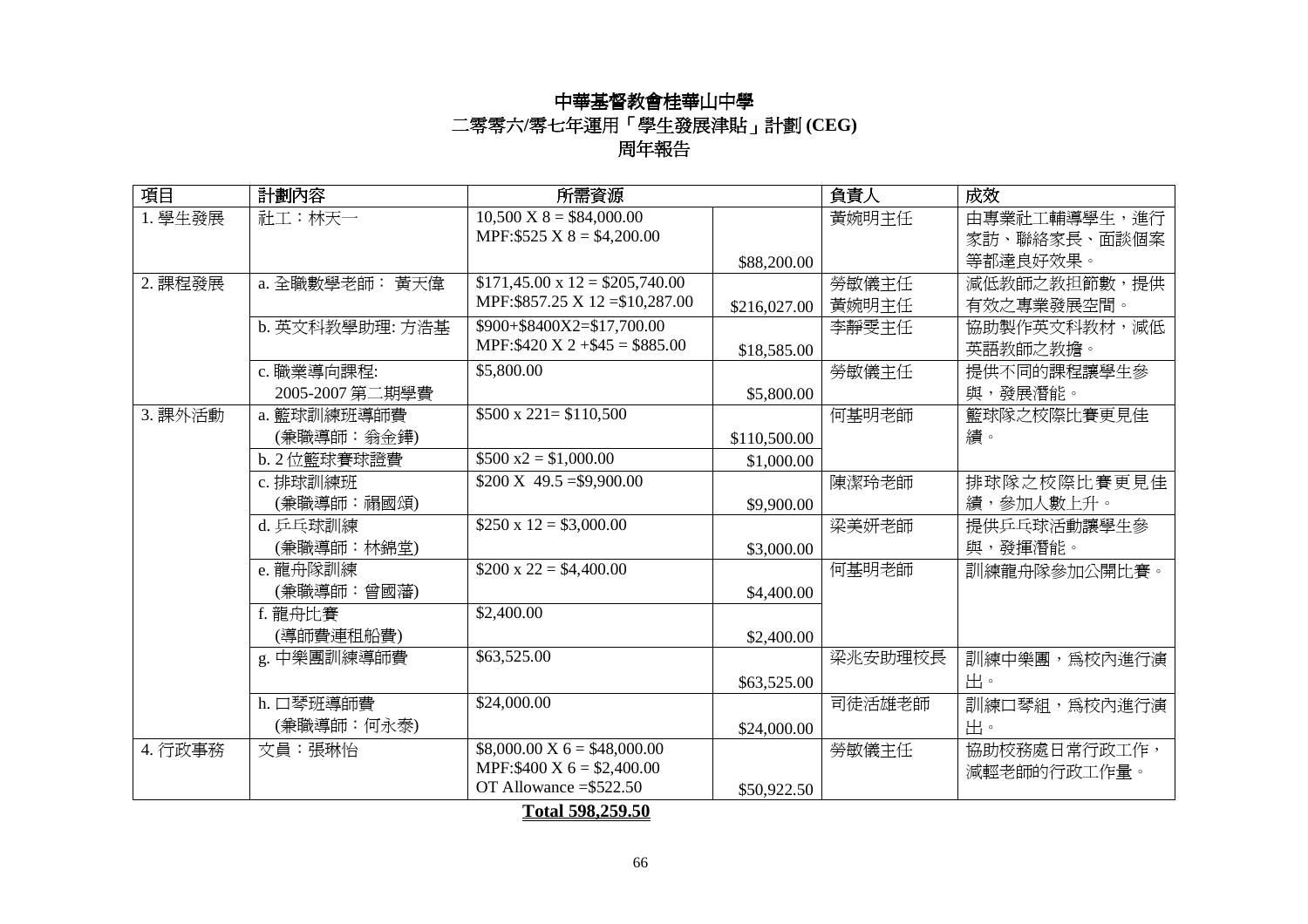# 中華基督教會桂華山中學 二零零六/零七年運用有時限「學生發展津貼」計劃 (Additional CEG) 周年報告

| 項目      | 計劃內容                               | 所需資源                                                 |              | 負責人   | 成效            |
|---------|------------------------------------|------------------------------------------------------|--------------|-------|---------------|
| 1. 課程發展 | a. 全職中文老師(一年): 羅家壽                 | $$16,165 \times 12 = $193,980.00$                    |              |       | 能減輕老師的工作量     |
|         |                                    | MPF:\$808.25 x 12 = \$9,699.00                       | \$203,679.00 | 勞敏儀主任 | (5%-10%),為老師創 |
|         | b. 全職數學老師(一年): 周雪苗                 | $$16,165 \times 12 = $193,980.00$                    |              | 李良堅主任 | 造空間,有效推行教     |
|         |                                    | MPF:\$808.25 x 12=\$9,699.00                         | \$203,679.00 | 李靜雯主任 | 學效能。          |
|         | c. 全職英文老師: 何幼雲 (01/09/06-31/12/06) | $$18,010 \times 4 = $72,040.00$                      |              | 陳月華主任 |               |
|         |                                    | MPF: \$900.5 x 4 = $$3,602.00$                       | \$75,642.00  | 黃婉明主任 | 能夠靈活而切實地處     |
|         | d. 全職英文老師: 袁可欣 (01/09/06-18/09/06) | $$9005 \times 1 = $9,005.00 \text{ MPF} $450$        |              |       | 理各項活動的支援工     |
|         | 譚玉蘭 (19/09/2006-22/09/2006)        | \$2,401.30                                           |              |       | 作,使校本評核能夠     |
|         | 林彩燕 (25/09/2006-27/09/2006)        | \$2,466.00                                           |              |       | 順利推行。         |
|         | 張禎鸞 (02/10/06-31/12/06)            | $$16,165 \times 2 = $32,330.00$                      | \$46,652.30  |       |               |
| 2. 行政事務 | a. 職員:張照瑩 (09/2006-12/2006)        | $$9,800 \times 4 + $4,000 = $43,200.00$              |              |       | 資訊科技技術員及      |
|         |                                    | MPF:\$490 x 4 + \$200 = \$2,160.00                   | \$45,360.00  | 董日松主任 | 各行政文員有效地      |
|         | b. 職員:陳迪生 (09/2006)                | $$7283.33 \times 1 = $7,283.33 \text{ MPF}:\$364.17$ | \$7,647.50   | 黃婉明主任 | 提供教學及行政事      |
|         | c. 職員: 陳啟賢 (10/2006-8/2007)        | \$56,799.2 MPF:\$2,836.98                            | \$59,636.18  |       | 務的支援, 令學校     |
|         | d. 職員: 謝雅芳 (08/2007)               | \$5,870.97 MPF:\$293.55                              | \$6,164.52   |       | 事務行政運作順       |
|         | e. IT Service(兼職): 馮裕亨             | $$875 + $787.5 + $1,425 + $700 = 3,787.5$            | \$3,787.50   |       | 暢,減省老師們文      |
|         | f. 兼職文員:羅裕龍,謝啟峰,李香平,周淑怡            | \$24,600.00                                          | \$24,600.00  |       | 書工作事宜,有效      |
|         | g. 資訊科技員:張天豪 (09/2006-11/2006)     | $$12,000 \times 3 = $36,000.00$                      |              |       | 協助各部門之日常      |
|         |                                    | MPF: $$600 \times 3 = $1,800.00$                     |              |       | 運作,尤其是使校      |
|         | 萬鷹揚 (12/2006-08/2007)              | \$83,016.13                                          |              |       | 本評核及系統評估      |
|         |                                    | MPF: \$4,150.81                                      |              |       | 的推行順利推進。      |
|         | 張家豪 (07/2007-08/2007)              |                                                      |              |       |               |
|         |                                    | $$1,135.48 + $8,800 = $9,935.48$                     |              |       |               |
|         |                                    | MPF: $$56.77 + $440 = $496.77$                       | \$135,399.19 |       |               |

Total: \$812,247.19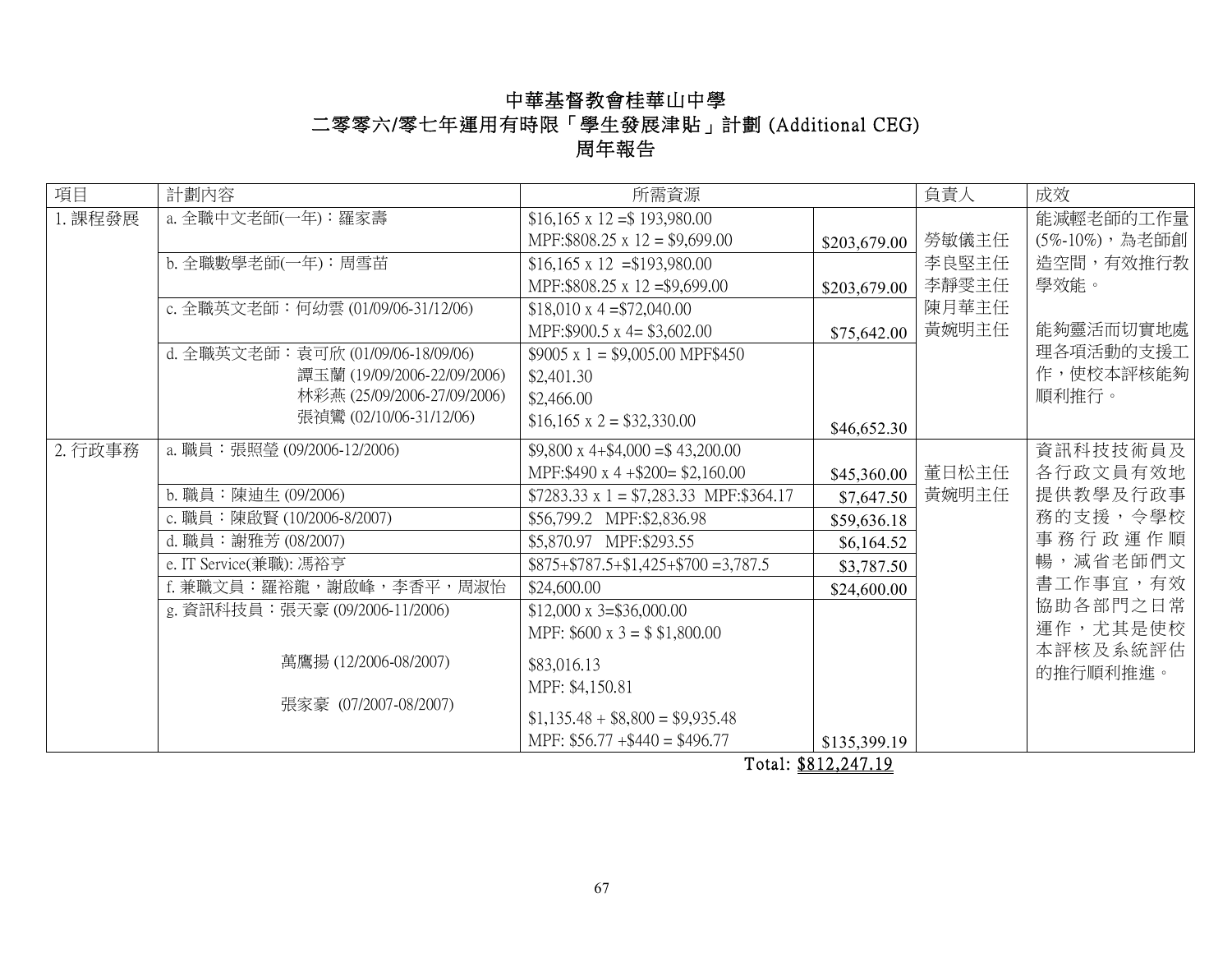### The Church of Christ in China Kwei Wah Shan College Financial Report for School Year 2006/07

|                                                            |               |               | Surplus        |
|------------------------------------------------------------|---------------|---------------|----------------|
|                                                            | Income        | Expenditure   | (Deficit)      |
|                                                            | HK\$          | HK\$          | HK\$           |
| <b>Operating Expenses Block Grant (OEBG)</b>               |               |               |                |
| <b>OEBG</b> - General Domain                               |               |               |                |
| a Administrative Grant                                     | 2,494,110.00  | 2,204,674.32  | 289,435.68     |
| b Composite IT Grant                                       | 248,293.00    | 70,599.22     | 177,693.78     |
| c Noise Abatement Measure                                  | 95,753.00     | 73,503.60     | 22,249.40      |
| d School & Class Grant                                     | 487,146.00    | 1,342,249.04  | $-855, 103.04$ |
| e Subject & Special Grant                                  | 129,698.00    | 139,932.15    | $-10,234.15$   |
| f Supplementary Grant For School Based Management          | 122,026.00    | 281,465.70    | $-159,439.70$  |
| g Others                                                   | 67,872.96     | 0.00          | 67,872.96      |
|                                                            | 3,644,898.96  | 4,112,424.03  | $-467,525.07$  |
| OEBG - Special Domain                                      |               |               |                |
| a School-based Support Scheme for Newly Arrived Children   | 199,122.00    | 82,386.60     | 116,735.40     |
| b Guidance & Discipline grant                              | 3,743.00      | 8,471.90      | $-4,728.90$    |
| c Chinese Extensive reading Scheme                         | 12,926.00     | 16,878.30     | $-3,952.30$    |
| d English Extensive reading Scheme                         | 12,926.00     | 17,186.80     | $-4,260.80$    |
| e Capacity Enhancement Grant                               | 399,125.00    | 509,876.80    | $-110,751.80$  |
| f Additional Time-Limited Funding Of CEG                   | 598,693.00    | 830,449.75    | $-231,756.75$  |
|                                                            | 1,226,535.00  | 1,465,250.15  | $-238,715.15$  |
|                                                            |               |               |                |
| <b>Grants Outside OEBG</b>                                 |               |               |                |
| a Home School Co-operation Grant                           | 9,840.00      | 9,840.00      | 0.00           |
| b School-based After-school Learning                       | 34,000.00     | 1,337.50      | 32,662.50      |
| c Composite Furniture and Equipment Grant<br>1             | 301,180.00    | 932,551.00    | $-631,371.00$  |
| d Substitute Teacher Grant                                 | 36,531.46     | 2,589.00      | 33,942.46      |
| e Fringe Benefit Under NET                                 | 11,472.46     | 11,472.46     | 0.00           |
| f Grants for Enhancement of IT Facilities / Services<br>2  | 2,000.00      | 160,700.00    | $-158,700.00$  |
| 3<br>g Top-up fund for Special F & E for Disabled Students | 65,600.00     | 62,380.00     | 3,220.00       |
| h Teacher Professional Preparation Grant                   | 300,000.00    | 516,036.37    | $-216,036.37$  |
| i Non-recurrent Grant for "Electronic Learning credits"    | 15,760.00     | 15,600.00     | 160.00         |
| j Career Oriented Curriculum Non-recurrent Grant<br>4      | 26,043.50     | 38,600.00     | $-12,556.50$   |
| k New Senior Secondary Curriculum Migration Grant          | 78,000.00     | 12,669.50     | 65,330.50      |
| 1 Rent & Rates                                             | 284,072.46    | 280,712.50    | 3,359.96       |
| m Cash Grant for Establishment of IMC                      | 350,000.00    | 0.00          | 350,000.00     |
|                                                            | 1,514,499.88  | 2,044,488.33  | -529,988.45    |
|                                                            |               |               |                |
| <b>Salary Grant</b>                                        |               |               |                |
| Teaching Staff Salaries and Provident Funds                | 24,843,113.13 | 24,848,874.13 | $-5,761.00$    |
| Other Accounts                                             |               |               |                |
| a Mortgage Interest Subsidy Scheme                         | 25,675.47     | 25,675.47     | 0.00           |
| b Non-teaching Staff Provident Fund                        | 287,713.01    | 284,071.56    | 3,641.45       |
| c Subscription                                             | 570,718.01    | 600,645.37    | $-29,927.36$   |
| d Approved Collection for Specific Purposes                | 250,690.00    | 588,966.70    | -338,276.70    |
| e Council Fund                                             | 530,209.00    | 450,898.40    | 79,310.60      |

1 Surplus brought forward from previous year is \$54,500 and Deficit transferred to general domain is \$576,871

2 Deficit transferred to General Domain is \$170,500

3 Surplus refundable to EDB

4 Deficit transferred to General Domain is  $$19,556,50$